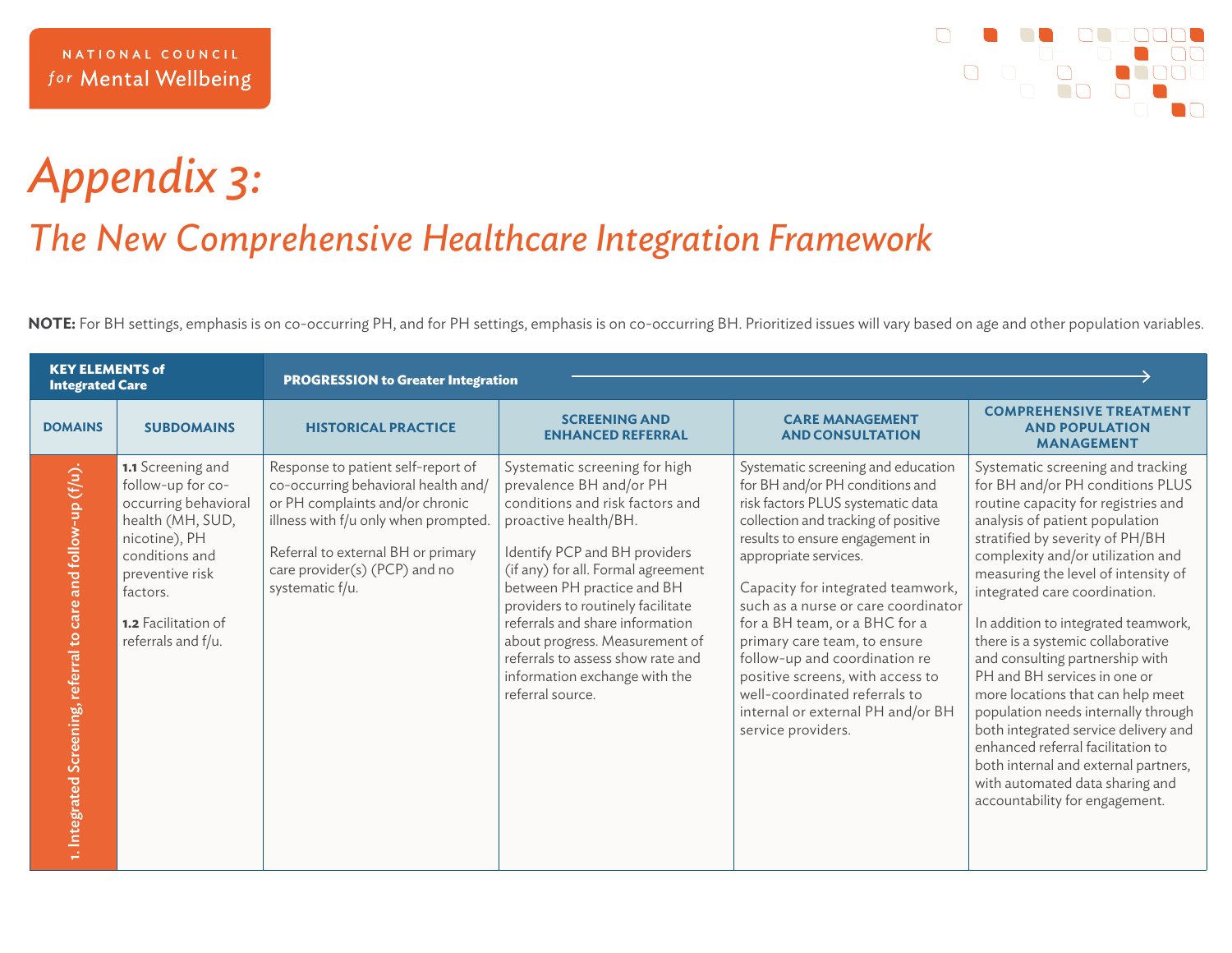| <b>KEY ELEMENTS of</b><br><b>Integrated Care</b>                                                                         |                                                                                                                                                                                                                                                                                                                                                                                                                                                                                                                                                                                                                                         | <b>PROGRESSION to Greater Integration</b>                                                                                                                                                                                                                                                                                                                                                                                                                                                                                                                                                                                                                                                                                                              |                                                                                                                                                                                                                                                                                                                                                                                                                                                                                                                                                                                                                                                                                                                                                                                                                                                                                                                                                                                                                                                                |                                                                                                                                                                                                                                                                                                                                                                                                                                                                                                                                                                                                                                                                                                                                                                                                                                                                                                                                                                                                                                                                                                                                                                                                                                                                                         |                                                                                                                                                                                                                                                                                                                                                                                                                                                                                                                                                                                                                                                              |  |
|--------------------------------------------------------------------------------------------------------------------------|-----------------------------------------------------------------------------------------------------------------------------------------------------------------------------------------------------------------------------------------------------------------------------------------------------------------------------------------------------------------------------------------------------------------------------------------------------------------------------------------------------------------------------------------------------------------------------------------------------------------------------------------|--------------------------------------------------------------------------------------------------------------------------------------------------------------------------------------------------------------------------------------------------------------------------------------------------------------------------------------------------------------------------------------------------------------------------------------------------------------------------------------------------------------------------------------------------------------------------------------------------------------------------------------------------------------------------------------------------------------------------------------------------------|----------------------------------------------------------------------------------------------------------------------------------------------------------------------------------------------------------------------------------------------------------------------------------------------------------------------------------------------------------------------------------------------------------------------------------------------------------------------------------------------------------------------------------------------------------------------------------------------------------------------------------------------------------------------------------------------------------------------------------------------------------------------------------------------------------------------------------------------------------------------------------------------------------------------------------------------------------------------------------------------------------------------------------------------------------------|-----------------------------------------------------------------------------------------------------------------------------------------------------------------------------------------------------------------------------------------------------------------------------------------------------------------------------------------------------------------------------------------------------------------------------------------------------------------------------------------------------------------------------------------------------------------------------------------------------------------------------------------------------------------------------------------------------------------------------------------------------------------------------------------------------------------------------------------------------------------------------------------------------------------------------------------------------------------------------------------------------------------------------------------------------------------------------------------------------------------------------------------------------------------------------------------------------------------------------------------------------------------------------------------|--------------------------------------------------------------------------------------------------------------------------------------------------------------------------------------------------------------------------------------------------------------------------------------------------------------------------------------------------------------------------------------------------------------------------------------------------------------------------------------------------------------------------------------------------------------------------------------------------------------------------------------------------------------|--|
| <b>DOMAINS</b>                                                                                                           | <b>SUBDOMAINS</b>                                                                                                                                                                                                                                                                                                                                                                                                                                                                                                                                                                                                                       | <b>HISTORICAL PRACTICE</b>                                                                                                                                                                                                                                                                                                                                                                                                                                                                                                                                                                                                                                                                                                                             | <b>SCREENING AND</b><br><b>ENHANCED REFERRAL</b>                                                                                                                                                                                                                                                                                                                                                                                                                                                                                                                                                                                                                                                                                                                                                                                                                                                                                                                                                                                                               | <b>CARE MANAGEMENT</b><br><b>AND CONSULTATION</b>                                                                                                                                                                                                                                                                                                                                                                                                                                                                                                                                                                                                                                                                                                                                                                                                                                                                                                                                                                                                                                                                                                                                                                                                                                       | <b>COMPREHENSIVE TREATMENT</b><br><b>AND POPULATION</b><br><b>MANAGEMENT</b>                                                                                                                                                                                                                                                                                                                                                                                                                                                                                                                                                                                 |  |
| (EB) care for prevention/intervention for common PH and/or BH conditions.<br>$\overline{\mathbf{C}}$<br>2. Evidence-base | 2.1 EB guidelines<br>or protocols<br>for preventive<br>interventions such as<br>health risk screenings,<br>suicide risk screening,<br>opioid risk screening,<br>developmental<br>screening.<br>2.2 EB guidelines or<br>treatment protocols<br>for common PH or<br>BH conditions (as<br>well as for addressing<br>relevant health<br>behaviors that affect<br>the conditions being<br>addressed).<br>2.3 Use of<br>medications by<br>prescribers for<br>common PH and/<br>or BH conditions,<br>including tobacco<br>cessation.<br>2.4 EB or consensus<br>approaches to<br>addressing trauma<br>and providing<br>trauma-informed<br>care. | Not used or minimal guidelines or<br>protocols used for universal PH<br>or BH preventive screenings. No/<br>minimal training for providers on<br>recommended preventive screening<br>frequency and response to results.<br>Not used or with minimal<br>guidelines or EB workflows for<br>improving access to care for PH<br>and/or BH conditions.<br>None or limited use by prescribers<br>of medications for co-occurring<br>PH or BH conditions. Medications<br>for co-occurring PH or BH<br>conditions are primarily referred to<br>other type of prescriber to treat.<br>Staff have no or minimal awareness<br>of effects of trauma on PH and BH<br>care and do not have systematic<br>application of person-centered<br>trauma-informed practice. | Routine use of EB or consensus<br>guidelines for performing or<br>referring for risk factor screenings<br>with basic training for providers<br>on screening frequency and result<br>interpretation. Coordination with<br>outside providers for any preventive<br>activities.<br>Intermittent or limited use of<br>EB/consensus guidelines and/or<br>workflows for treatment of common<br>PH and/or BH conditions with<br>limited monitoring. Team receives<br>basic training on PH and/or BH<br>interventions.<br>Prescribers routinely provide NRT<br>or other medications for tobacco<br>cessation and will continue to<br>prescribe stable medications for<br>co-occurring PH or BH conditions<br>for a limited number of individuals.<br>Coordinate referrals to outside<br>providers otherwise.<br>Basic education of provider team<br>on impact of trauma on PH and BH<br>and initiation of basic welcoming,<br>person-centered, trauma-informed<br>approaches to engaging people with<br>complex needs.<br>Coordinate referrals for trauma<br>services. | Routine use of EB or consensus<br>guidelines for universal and targeted<br>preventive screenings with use<br>of standard workflows for f/u on<br>positive results. Provider team<br>monitored on screening frequency<br>and follow up on results.<br>Demonstrated use of common<br>preventive screening guidelines to<br>screen for at least one BH or PH<br>condition.<br>Provider team, including embedded<br>BH or PH consultant if any, routinely<br>use EB/consensus guidelines or<br>workflows for patients with PH and/<br>or BH conditions.<br>Systematic measurement<br>of symptoms completed for<br>percentage of patients.<br>In addition to Integration Construct 1<br>Prescribers will occasionally<br>initiate medications for selected<br>co-occurring conditions, including<br>medication treatment for SUD, and<br>will consult with "co-occurring"<br>prescriber for assistance with<br>ongoing management.<br>Evidence of initiation of first line<br>antidepressants, antianxiety and at-<br>tention deficit disorder medications<br>by most PCPs in a practice.<br>Documentation or formal contract<br>with psychiatric consultant.<br>In addition to Integration<br>Construct 1:<br>Ongoing implementation of person-<br>centered trauma-informed care<br>models. | Prescribers more regularly<br>initiate and manage a range of<br>medications for common co-<br>occurring PH or BH conditions,<br>including medication treatment for<br>SUD, with routine consultation and<br>collaboration with "co-occurring"<br>consultant.<br>See Integration Construct 2 plus<br>evidence of treating more than one<br>condition (in collaboration with a<br>consulting psychiatric or physical<br>health provider).<br>In addition to Integration<br>Construct 2:<br>Adoption of trauma-informed care<br>strategies, treatment and protocols<br>by treatment team at all levels.<br>Routine use of validated trauma<br>assessment tools. |  |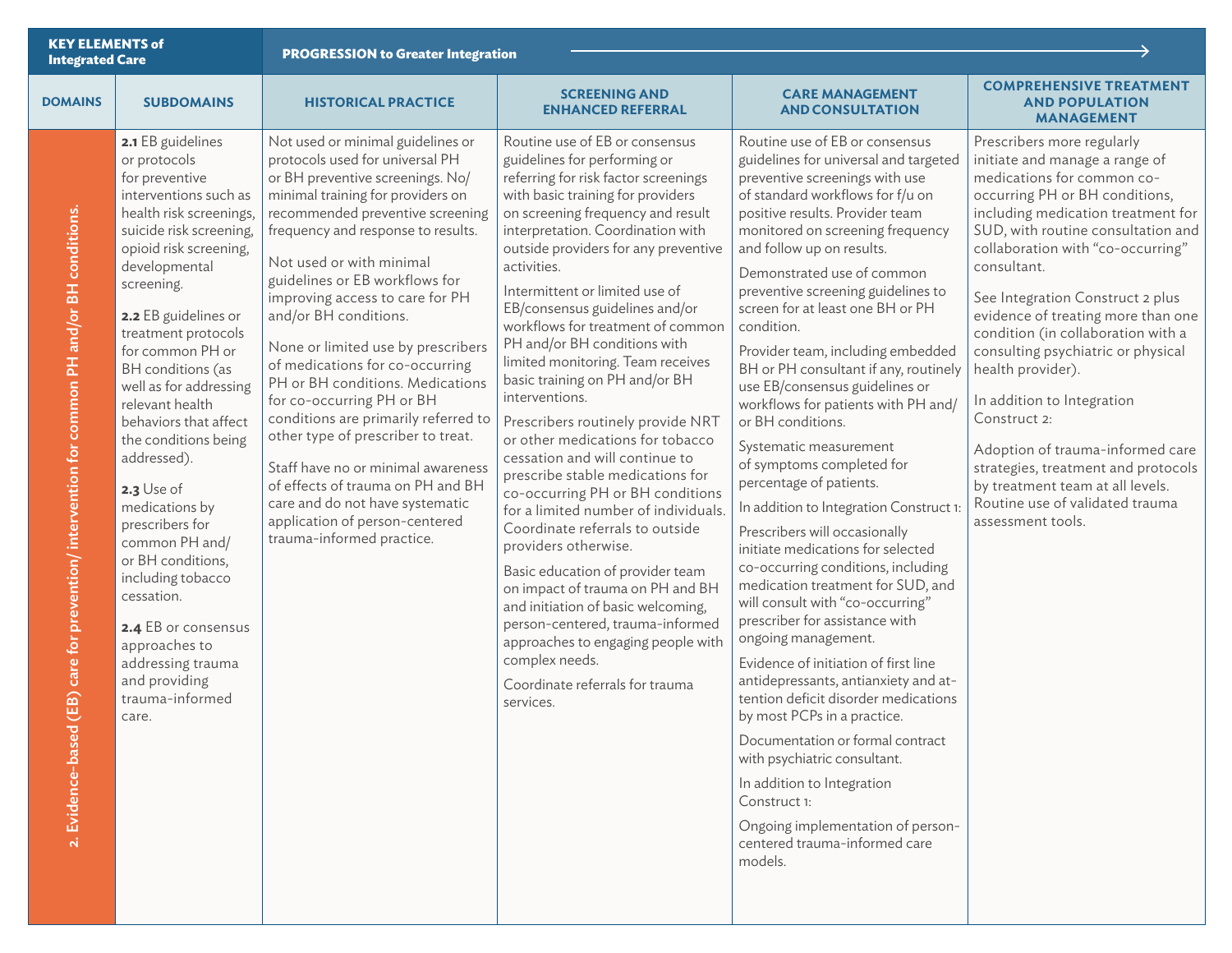| <b>KEY ELEMENTS of</b><br><b>Integrated Care</b>                                                                 |                                                                                                                                                                                                              | <b>PROGRESSION to Greater Integration</b>                                                                                                                                                                                                                                                                                   |                                                                                                                                                                                                                                                                                                                                                                                                                    |                                                                                                                                                                                                                                                                                                                                                                                                                                                                                                                                                                                               |                                                                                                                                                                                                                                                                                                                                                                                                                                                                                                                                                                                                                                     |  |
|------------------------------------------------------------------------------------------------------------------|--------------------------------------------------------------------------------------------------------------------------------------------------------------------------------------------------------------|-----------------------------------------------------------------------------------------------------------------------------------------------------------------------------------------------------------------------------------------------------------------------------------------------------------------------------|--------------------------------------------------------------------------------------------------------------------------------------------------------------------------------------------------------------------------------------------------------------------------------------------------------------------------------------------------------------------------------------------------------------------|-----------------------------------------------------------------------------------------------------------------------------------------------------------------------------------------------------------------------------------------------------------------------------------------------------------------------------------------------------------------------------------------------------------------------------------------------------------------------------------------------------------------------------------------------------------------------------------------------|-------------------------------------------------------------------------------------------------------------------------------------------------------------------------------------------------------------------------------------------------------------------------------------------------------------------------------------------------------------------------------------------------------------------------------------------------------------------------------------------------------------------------------------------------------------------------------------------------------------------------------------|--|
| <b>DOMAINS</b>                                                                                                   | <b>SUBDOMAINS</b>                                                                                                                                                                                            | <b>HISTORICAL PRACTICE</b>                                                                                                                                                                                                                                                                                                  | <b>SCREENING AND</b><br><b>ENHANCED REFERRAL</b>                                                                                                                                                                                                                                                                                                                                                                   | <b>CARE MANAGEMENT</b><br><b>AND CONSULTATION</b>                                                                                                                                                                                                                                                                                                                                                                                                                                                                                                                                             | <b>COMPREHENSIVE TREATMENT</b><br><b>AND POPULATION</b><br><b>MANAGEMENT</b>                                                                                                                                                                                                                                                                                                                                                                                                                                                                                                                                                        |  |
| 3. Ongoing Care Coordination<br>and Care Management.                                                             | 3.1 Longitudinal<br>clinical monitoring<br>and engagement<br>for addressing<br>prevention and<br>intervention for co-<br>occurring PH and/or<br>BH conditions.                                               | None or minimal mechanisms for<br>routine coordination and f/u of<br>patients referred to PH or BH care.                                                                                                                                                                                                                    | Provider team has a basic<br>mechanism for tracking f/u to<br>appointments with PH or BH<br>referrals, navigating or assisting with<br>appointments and encouraging/<br>prompting adherence to<br>medications and other co-occurring<br>treatment recommendations.                                                                                                                                                 | Team members who can provide<br>data analysis to guide care and plan.<br>Assigned team member(s) who can<br>provide routine care coordination and<br>monitor routine proactive follow-up<br>and tracking of patient engagement,<br>adherence and progress in co-occurring<br>PH and/or BH services, whether<br>provided by the team or by referral.<br>Availability of coaching by assigned<br>care coordinator or others to ensure<br>engagement and early response.                                                                                                                         | In addition to Integration Construct 2:<br>Availability of a continuum of care<br>coordination, involvement of consulting<br>specialists like a BHC or RN care<br>manager based on stratification of need<br>across the full range of populations<br>served. Use of tracking tool to monitor<br>treatment response and outcomes<br>over time at individual and group<br>level, coaching and proactive f/u with<br>appointment reminders.                                                                                                                                                                                            |  |
| 4. Self-management support that is<br>adapted to culture, socio-economic<br>and life experiences of patients.    | 4.1 Use of tools to<br>promote patient<br>activation and<br>recovery from co-<br>occurring PH and/<br>or BH conditions<br>with adaptations for<br>literacy, economic<br>status, language,<br>cultural norms. | None or minimal patient/<br>family education on PH and/<br>or BH conditions, PH and/or BH<br>healthy behavior skills and PH<br>and/or BH risk factor screening<br>recommendations.                                                                                                                                          | Some availability of patient/<br>family education on PH and/<br>or BH conditions, PH and/or BH<br>healthy behavior skills and PH<br>and/or BH risk factor screening<br>recommendations. Includes<br>materials/handouts/web-based<br>resources, with focus on referral to<br>outside resources.                                                                                                                     | Routine brief patient/family<br>education delivered in-person or<br>technology application on selected<br>PH and/or BH conditions, PH and/<br>or BH healthy behavior skills and<br>PH and/or BH risk factor screening<br>recommendations. Treatment plans<br>include diet and exercise, with<br>common but not routine use of self-<br>management goal setting for both<br>PH and BH conditions.                                                                                                                                                                                              | Routine and ongoing patient/family<br>education on PH and/or BH conditions,<br>PH and/or BH healthy behavior skills<br>and PH and/or BH risk factor screening<br>recommendations throughout the<br>service continuum, with practical<br>strategies for patient activation<br>and healthy lifestyle habits. Self-<br>management skills and goals routinely<br>outlined and monitored in treatment<br>plans. Advance directives discussed<br>and documented when appropriate.                                                                                                                                                         |  |
| uding patients) with<br>grated PH/BH care.<br>5. Multi-disciplinary team (incl<br>dedicated time to provide inte | 5.1 Care team.<br>5.2 Sharing<br>of treatment<br>information, case<br>review, care plans<br>and feedback.<br>5.3 Integrated<br>care team training<br>and competency<br>development.                          | Provider team, patient, family<br>caregiver (if appropriate).<br>No or minimal routine sharing of<br>treatment information and feedback<br>between BH and PH providers in<br>different settings.<br>None or minimal training of all staff<br>levels on integrated care approach<br>and incorporation of PH/BHI<br>concepts. | Provider team patient, family<br>caregiver. Possibly care coordinator<br>or manager.<br>Routine release and exchange of<br>info (phone, fax) between PH and<br>BH referral providers on PH and<br>BH issues, without regular chart<br>documentation.<br>Basic training of all staff levels<br>on integrated care approach and<br>incorporation of Integrated Care<br>concepts and screening/referral<br>workflows. | BH consultant(s) and care<br>coordinators available to PH team.<br>PH consultant (nurse/care manager)<br>available to BH team. Should be access<br>to a BH psychiatrist/NP or a PCP.<br>Discussion of assessment and<br>treatment plans in-person, virtual<br>platform or by telephone when<br>necessary and routine PH and BH<br>notes visible for routine reviews.<br>Routine training of all staff<br>levels on integrated care<br>approach and incorporation of<br>Integrated Care activities into<br>integrated teamwork, with role<br>accountabilities defined for each<br>team member. | PH/BH staff, with care managers,<br>peers/CHWs, working as integrated<br>teams throughout the continuum<br>with patients/families.<br>Regular in-person, phone, virtual or<br>e-mail meetings to discuss complex<br>cases and routine electronic sharing<br>of information and care plans<br>supported by an organizational<br>culture of open communication.<br>Routine integrated team processes<br>like huddles and care meetings.<br>Systematic annual and continuing<br>training for all staff levels with<br>learning materials that target areas<br>for improvement with integrated<br>teamwork for all categories of staff. |  |